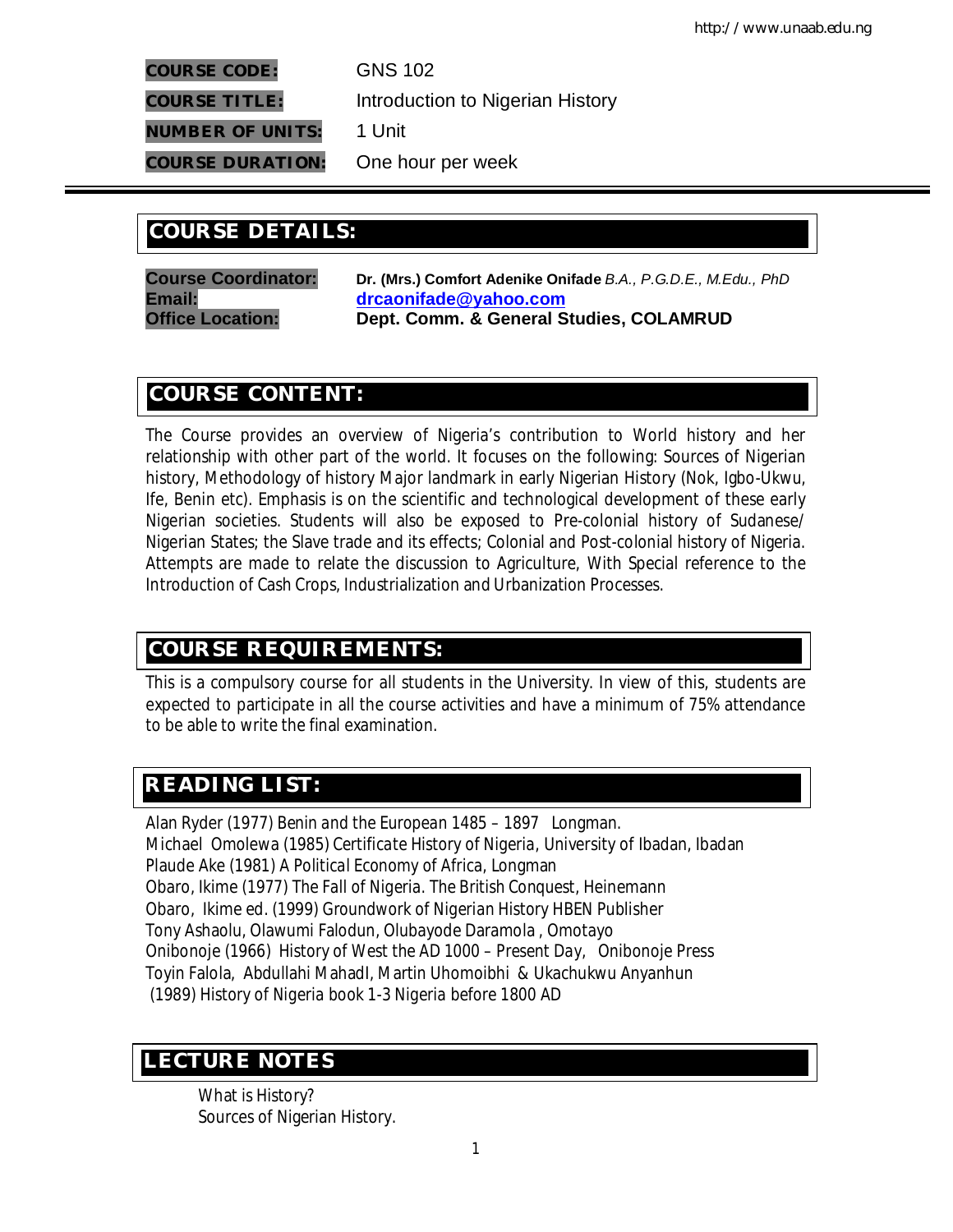The Scientific and Technological Development of Early Nigerian Societies. The Importance of the Centers of Ancient Civilization for the History of Nigeria. Pre – Colonial Societies in Nigeria Factors Responsible for the emergence of Oyo Empire. The Trans- Saharan Trade & effects on Nigeria The Atlantic Slave Trade & effects on Nigeria The Scramble for and Partition of Africa – Reasons for the British interest in Nigeria. The British Conquest of Nigeria Colonial Rule and its Impacts on Nigeria:- The Indirect Rule System The Colonial Economy and its Impact on Nigeria. Social Development and intergroup Relations in Nigeria during the Colonial Period. The Decolonization Process in Nigeria: – Origin of Nationalism Factors that Assisted the Nationalists in the Struggle for Independence in Nigeria.

## **WHAT IS HISTORY?**

The word 'history' was derived from the Greek word historia – which means inquiry. History is an important branch of knowledge (discipline) in the study of man and society. The definition could be looked at from two dimensions - namely, history as a process and history as a study/ discipline

#### **Definition**

History, at the first level, is a process defined by Karl Marx as the relationship between man and his environment and the influence of his environment on man. History at this level refers to the events, episodes and the totality of the changes, experiences or happenings which humanity has undergone ever since the emergence of human society.

 History at the second level as an academic discipline is the reconstruction, study and explanation of these changes which humanity has undergone. It is an organised critical study of past activities of human beings that had produced significant effects on subsequent course of events. It is the study of past human activities at a particular place over a given period of time so as to record changes over time. It is the systematic study of the process, events or motion of events through the aid of records or sources

 Thus, history refers to both the events of the past as well as the study of these events. The subject matter of history in both is MAN, not as a biological unit but man in society (social man) who is susceptible to change. It is the changing activities of man over time that constitutes the transformation of societies. However, the central issue in both is **CHANGE.** There would be no history if there was no change.

## **SOURCES OF NIGERIAN HISTORY**

 Sources refer to the records from which information about the process and studies of past events (history) were obtained. Without these sources, the historian would not be able to get facts with which to write. Historians depend on sources in order to understand historical events.

 There are three types of sources – primary, secondary and tertiary. Primary sources contain materials or information which is the direct experience or original thought of the writer or the person giving the writer the information he is recording. Examples of primary sources include oral tradition, oral testimonies and rumour.

 Secondary sources are materials or works based on primary sources. Examples are written sources like books, journals, diaries, newspapers, e.t.c. Tertiary sources are auxiliary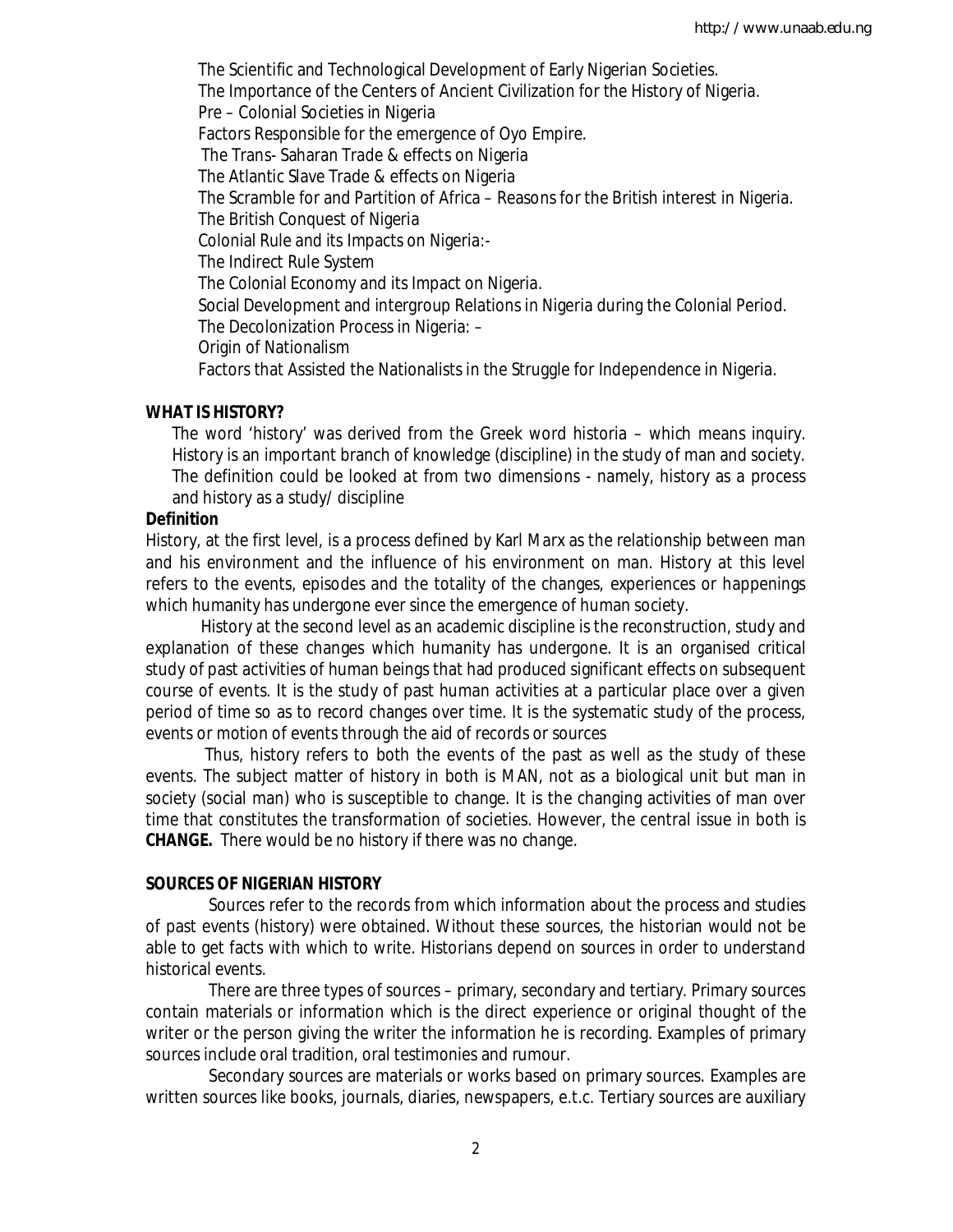sources that cover a wide range of relevant information from other disciplines like linguistics, Archaeology, Biology, Anthropology, e.t.c.

#### **Oral Tradition**

 This means orally preserved information. They are any piece of historical information transmitted by word of mouth or verbally and passed from generation to generation. It includes folklores, songs, proverbs, legends, king lists, and oral narratives e.t.c. Oral testimonies - are more recent accounts of the past transmitted by word of mouth. Rumour - are oral sources transmitted from person to person. Its special function is to give the latest information about the present

## **Importance Oral Tradition**

Oral traditions and oral sources are basic in the reconstruction of Nigerian history.

They are the most abundant sources and they exist in every part of the country.

In the absence of other sources, oral traditions are valuable as they become the only source of information for the history of that particular area.

 They are important, in varying degree, for all aspects of the periods of Nigerian history -

political, economic and social.

They also constitute the main body of Nigeria historical data especially before the colonial period.

In addition, some of the stories or legends may help an archaeologist to confirm a find or discovery and thus throw some light on the history of the area

#### **Shortcomings**

One of the major limitations of oral tradition is the tendency to forget important facts. The more distant the occurrence of events in the past the more difficult they are to recall.

Moreover, oral traditions are easily open to exaggeration and distortions. Political or some other consideration may lead a narrator to distort the fact of an event.

#### **Written Sources**

Written sources, like oral sources, may be primary or secondary. They are derived from all official and legal documents, diaries, letters, newspapers, industrial and commercial records, maps e.t.c.

#### **Merits of written sources**

They have a relatively high preservative value when compared with oral sources. When kept safe, they last for a long time without being destroyed

They also have the ability to communicate the same type and quality of information to readers at different periods/times without depreciation or distortion of the content as is usually the case with oral tradition

There is no problem of loss of memory in written sources unlike oral sources.

Materials are easy to get unlike the tertiary source

#### **Limitations of written sources**

They are not evenly distributed in time and space.

They are usually not relevant to Nigerian history before the coming of the Europeans. Some of the written accounts of Nigerian history by Europeans are sometimes biased.

Some are written to suit political or racial interest and this error may be taken up by later generations as authentic truth

Written sources can sometimes be corrupted in the process of preservation if proper care is not taken.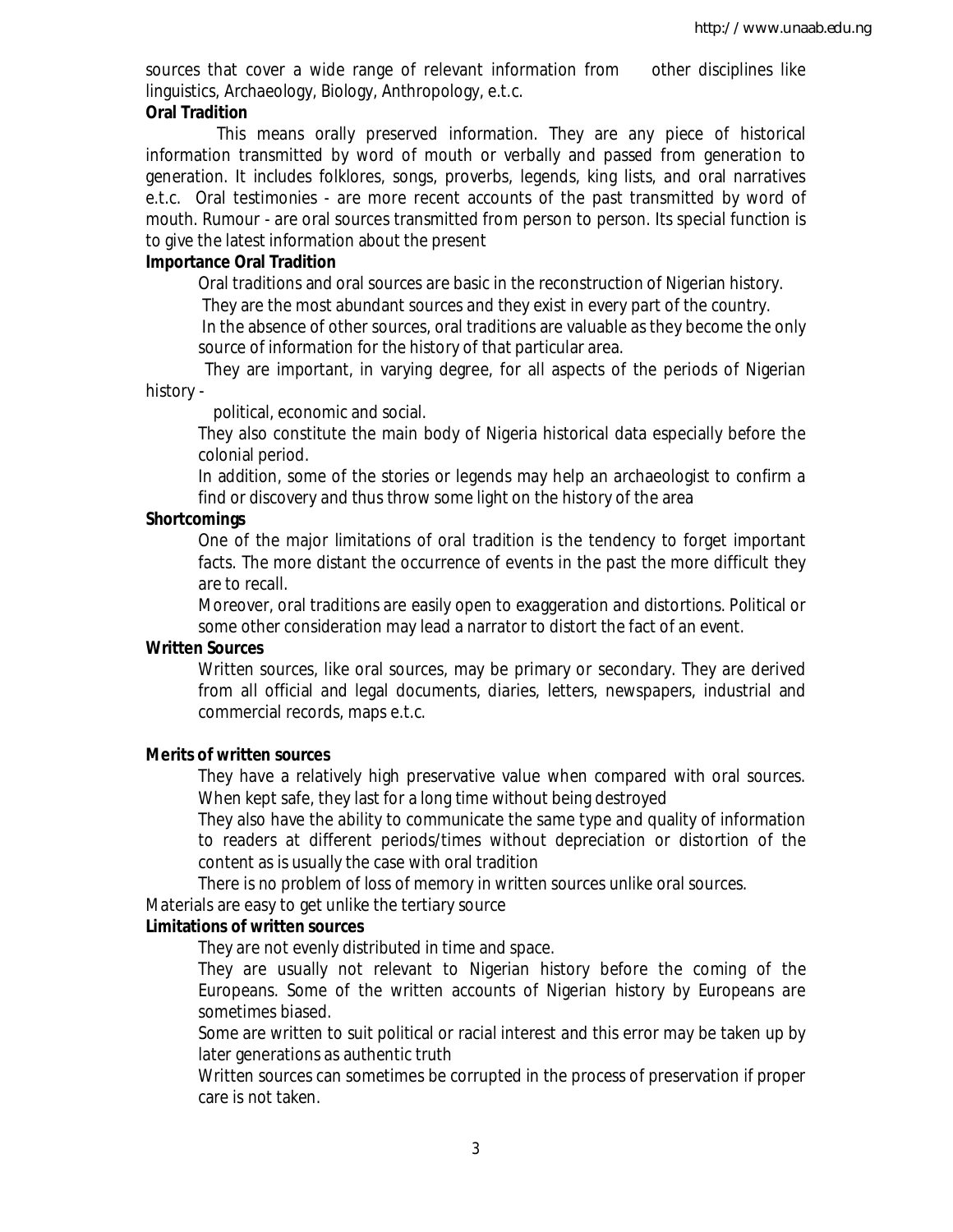It can also be easily lost through destruction by fire, rain or insects if not properly preserved.

Some people, like government officials, sometimes deliberately destroy documents

## **Archaeology**

Archaeology can be defined as the study of dug up materials.

It is a method of studying the past through the relics dug up from the ground.

This consists of materials remains of human beings in the past such as building, tools for domestic use, skeletal remains, fossils and bones of animals.

These are all important sources for social history.

## **Merits**

Archaeology can extend our knowledge about Nigerian past deeper that written or oral sources. For instance, objects made of stone can survive over a long period of time.

It provides powerful concrete evidence of human achievements and activities dating back to thousands of years.

Buried artefacts are significant point of reference in measuring civilization especially where oral and written sources are not available.

It has the ability to provide data out of which absolute dates may be calculated through analytical tools and techniques from other disciplines

## **Limitations**

Many materials do not survive. Only materials which cannot perish lend themselves to study. As a result there may be scarcity of materials to study.

The centre of civilization may shift from one place to another, thereby making the availability of archaeological materials a derivation of chance. In other words, archaeological materials are not found everywhere. Some places are rich in them while others are remarkably poor.

Moreover, archaeology cannot furnish as much detailed information as written sources. For instance, the chronology derived from archaeology is not often precise. Furthermore, archaeologists tend to study communities rather than individuals.

# **THE SCIENTIFIC AND TECHNOLOGICAL DEVELOPMENT OF EARLY NIGERIAN SOCIETIES**

# **MAJOR LANDMARK IN EARLY NIGERIAN HISTORY**

Information on the major land marks in early Nigerian history was made possible through the work of archaeologists. Through archaeologists, we have been able to know some of the places where man lived in Nigeria in the very remote past. Some of the places where man lived in Nigeria in the very remote past included: Nok, Igbo Ukwu, Ife and Benin among others. They are usually referred to as centres of ancient civilization. The history of these centres of ancient civilization presents us with the scientific and technological developments of early Nigerian societies.

## **Nok Culture/Civilization**

The discovery of a terra cotta (burnt clay) head of a monkey by tin miners in Nok in 1936 prompted more discoveries in other places such as Wamba, Katsina-Ala and Jema. The area where these terra cotta figurines were found is called the Nok culture or civilization area.

The Nok culture is believed to be a transitional civilization between the Stone Age and the Iron Age in Nigeria because of the presence of a combination of stone and iron objects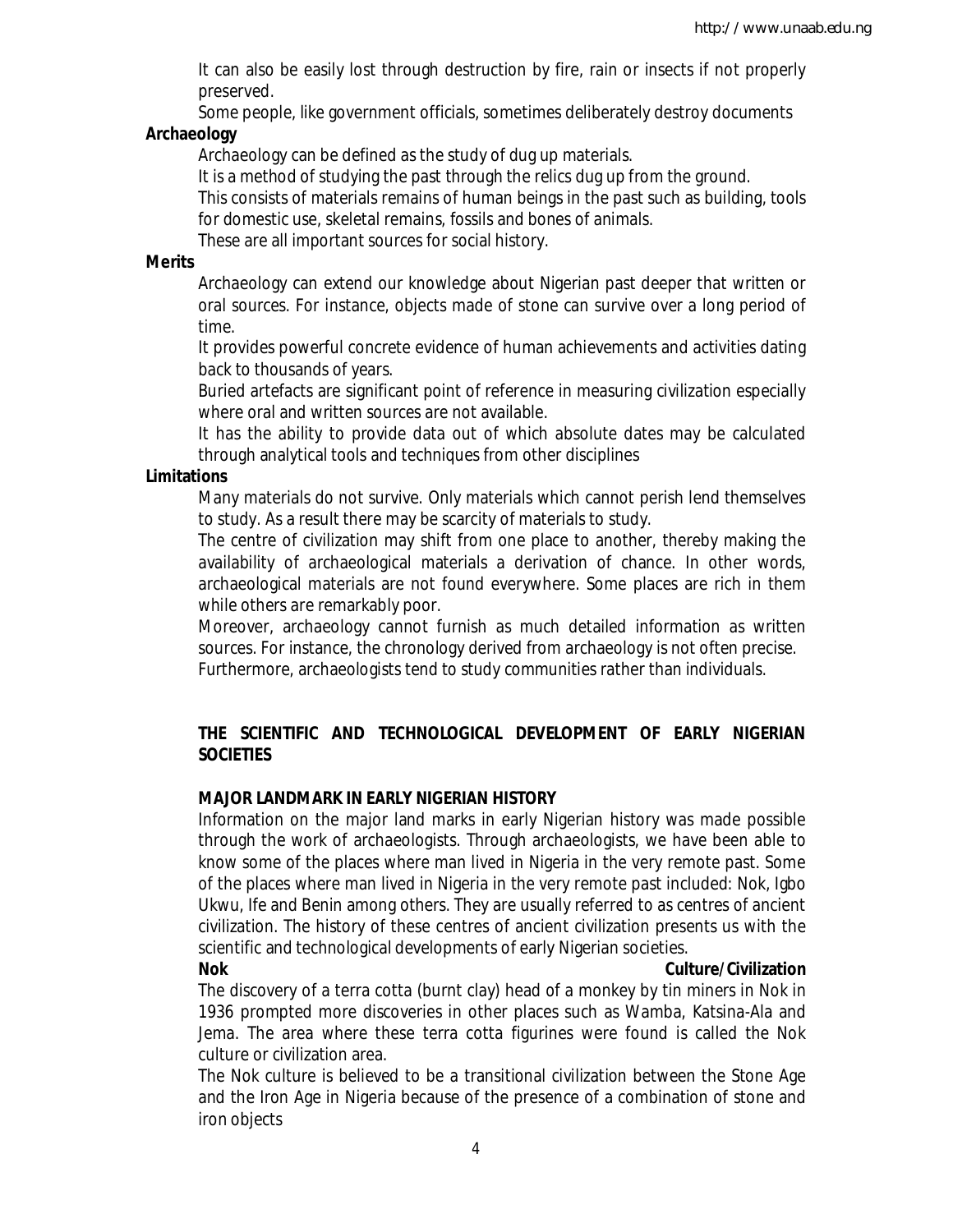Through the use of carbon dating, it was discovered that the Nok culture existed between the  $5<sup>th</sup>$  and  $2<sup>nd</sup>$  century B.C.

## **Benin Civilization**

Benin was important for its art-work. The craftsmen of Benin carved in wood and ivory and cast objects in bronze and brass. Art historians claim that bronze casting was introduced into Benin by an Ife artist. They cast wooden doors and ivory masks, one of which was the ivory mask used as FESTAC symbol in 1977.

## **Ife Civilization**

Ife is important because of its terra cotta and bronze heads. Objects such as stools and figures were carved on hard stone called quartz while animal and human figures were carved from granite and decorated with iron nails. An example is Opa Oranmiyan in Ile – Ife

Most of the bronze and terra cotta heads were said to be life – size decorated with facial marks and natural hair. Some of the brome heads were said to be portraits of some of the rulers- Ooni. Art historians believe that Ife art originated from the Nok culture because of similarities in the two especially beaded neck, wrist and ankles.

They also believed that it was from Ife that Benin probably learnt bronze sculpture.

## **Igbo Ukwu Civilization**

Some bronze objects and ornaments were accidentally discovered while digging a toilet pit at Igbo Ukwu in 1939. This eventually led to the excavation of three sites in the area by an archaeologist called Thurstan Shaw. The three sites included a burial chamber, a pit and under a compound wall. Many objects made of bronze were discovered in the various sites including the remains of decayed skeleton which have been suggested to be those of a king and five slaves who were buried with him. The sites excavated at Igbo Ukwu have been dated to the middle of the  $9<sup>th</sup>$  century A.D.

## **The Significance of Nok, Ife, Benin and Igbo Ukwu for Nigerian History.**

The history of the centres of ancient civilization has revealed that Nigerians, like people in other parts of the world, passed through various stages in their developments, from the food-gathering stage to live a settled life to develop their cultures.

Nigerians were able to produce tools and weapons to enable them control and adapt themselves to their environment. Indeed, many of them were hard working and skilful artists

Furthermore, the study revealed that they had more meaningful economic and social relationships and did not interact only through wars.

## **Factors Responsible for the Emergence of Oyo Empire**

Oyo Empire was founded by Oranmiyan, who was also believed to be the founder of the present Benin monarchy. He was the last born of Oduduwa, the ancestor of the Yoruba.

The following were the factors that contributed to the Empire's rise to greatness.

First was the geographical location of the Empire. The land was fertile for extensive agriculture. She also had an advantage of middleman position in the commercial activities between the people of the forest states and those in the Nupe, Bariba, Hausa, Kano, (Savannah areas). Products e.g Kolanut of the forest states – were exchanged with salt, leather good and glass. Furthermore, her location gave her the opportunity to participate in the trans-Atlantic trade with the Portuguese through which she acquired a lot of wealth.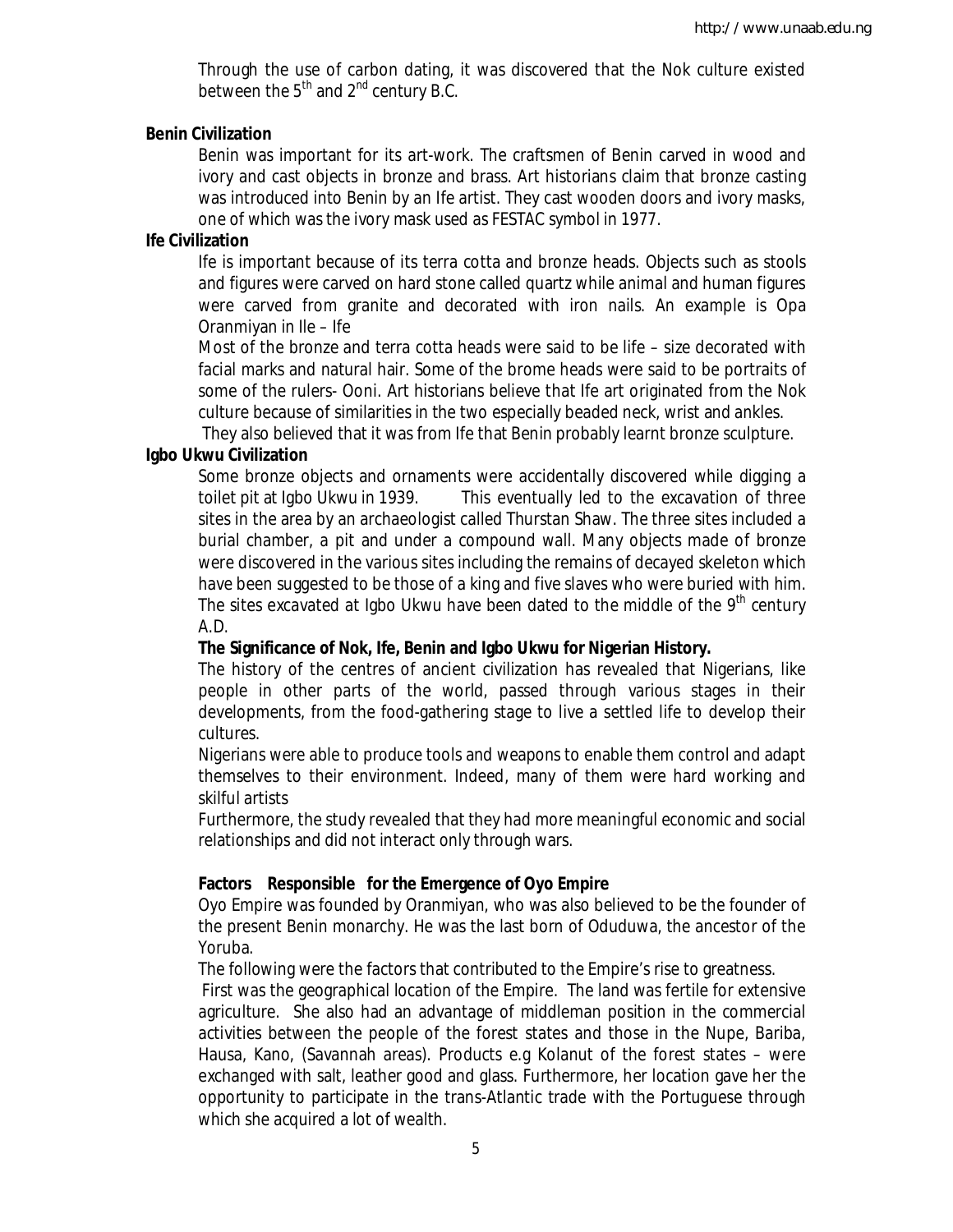Another factor for Oyo Empire's rise was the distinctive system of Government with built in constitutional sanctions and safeguard usually referred to as "checks and balances".

The institution of the Oyo Mesi – an aristocratic council of state with seven members prevented over-ambitious people from ruling over the empire.

There was also the ogboni cult, with powerful influence on the Alafin and the society.

Oyo Empire benefited financially from the sale of her agricultural products and also from the tribute paid by vassal states (conquered territories). This enabled her to have enough revenue to take care of the state affairs including getting horses and other weapons for the military operations.

Oyo maintained a good system of administration. There were officers in charge of political, religious, judicial and other affairs

Oyo had a strong and well equipped standing army with which she was able to expand her territory. The army which was headed by the Are-Ona-Kakanfo, consisted of footmen or (infantry) men armed with bows, arrows and spears and those who fought on horses (cavalry). The horses were procured from the North and gave the Oyo army an advantage over her neighbours since none of them had a cavalry.

In addition, Oyo Empire was blessed with energetic rulers who were committed to her greatness. For instance Oranmiyan the founder of the empire was said to be very brave, war-like and very courageous. Sango, the fourth king, was said to be of a very wild disposition, fiery temper and had the habit of emitting fire and smoke out of his mouth by which he greatly increased the dread his subjects had for him

The people of Oyo Empire shared a common language and believed in a common ancestor – Oduduwa. This provided a unifying force for them as it fostered unity among them.

#### **THE TRANS - SAHARAN TRADE**

This refers to the trade between North Africa and Western Sudan across the Sahara Desert.

It became more important with the introduction of camel in the  $3<sup>rd</sup>$  century. It took three months for the caravans to cross the extremely dangerous journey. The capital was provided by wealthy North African traders – Berbers.

Articles of trade included kola nut and slaves

#### **Importance of Trans Saharan Trade**

The Trans Saharan Trade provided an important link between West and North Africa and facilitated exchange of political, social, religious, economic and cultural ideas It brought about wealth to rulers and traders

Furthermore, it brought about the introduction of Islam and its civilization Sharia system of law was also introduced

It made possible a regular supply of horses for cavalry; for instance, Oyo Empire.

#### **THE ATLANTIC SLAVE TRADE**

Also known as the Triangular Trade, the Atlantic Slave Trade was the trade carried on across the Atlantic Ocean between the Europeans and Africans. It became more important in the 15<sup>th</sup> century with the arrival of the Portuguese.

Demand for slaves could be traced to the introduction of plantation system of agriculture in places like Brazil, Jamaica, and Haiti among others.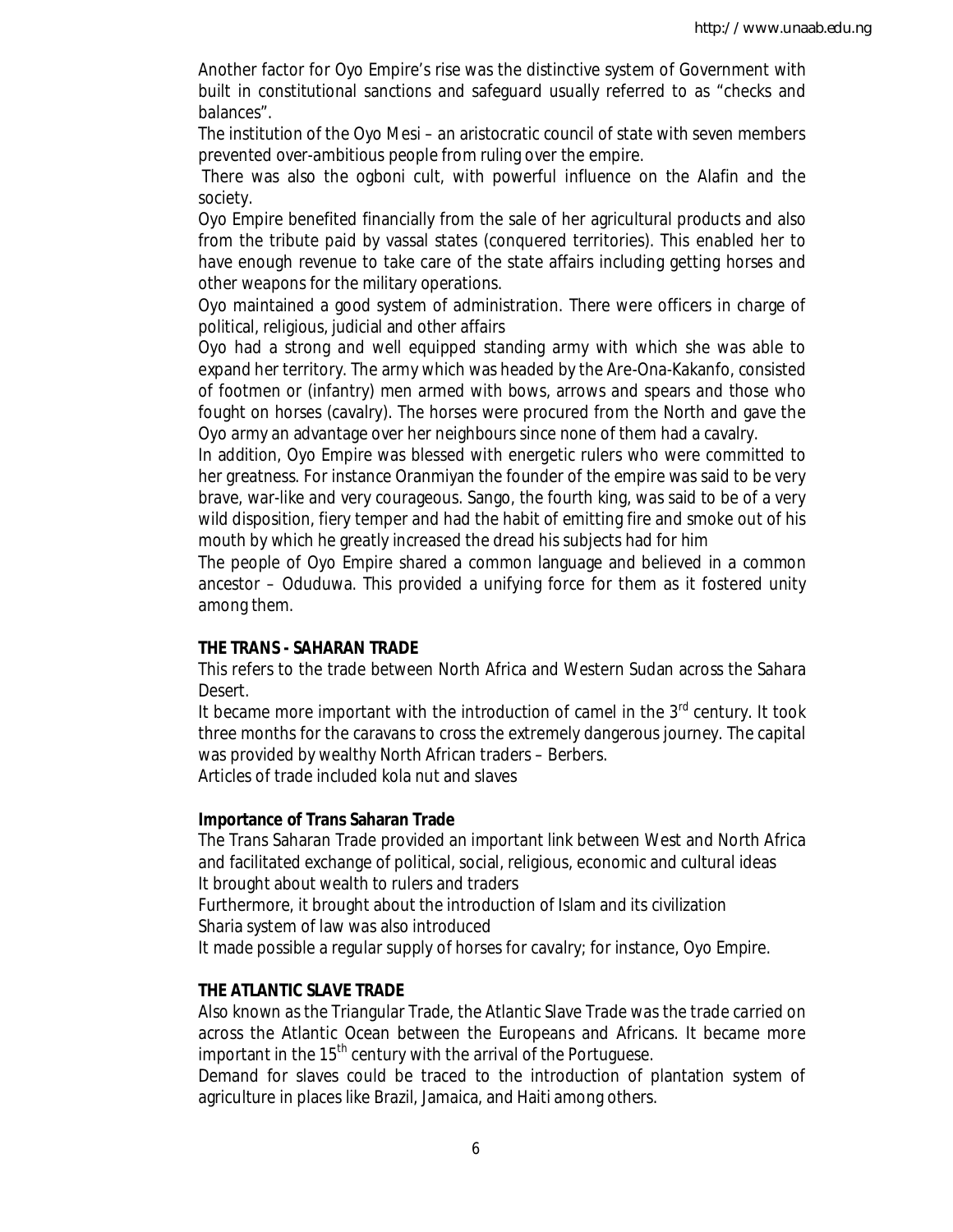In 1441, a Portuguese voyager, Gonzalves presented 10 African slaves to Prince Henry the Navigator as gifts. By 1460, about 700 to 800 slaves were exported annually to Portugal from West Africa

Sources of slaves included, condemned criminals, political prisoners, victims of kidnapping and relatives sold to redeem debts.

### **EFFECTS**

One of the major effects of the Atlantic Slave Trade was depopulation. About 10 million slaves were taken away from West Africa up to 1860

Another effect was manpower drain. The most energetic people who could have contributed to economic development of Nigeria were carried away.

New crops were introduced including cassava and rice, both of which have become staple food in the country.

It aggravated human suffering and degradation of African people.

## **THE SCRAMBLE FOR AND PARTITION OF AFRICA**

The sudden and rapid conquest of the whole of Africa (with the exception of Liberia and Ethiopia) by the European powers between 1880 and 1905 is usually referred to as the scramble for and partition of Africa

REASONS FOR BRITISH INTEREST IN NIGERIA

One of the reasons for the British interest in Nigeria in the second half of the  $19<sup>tn</sup>$ century was the desire to secure sources of raw materials for the industries in Britain.

There was also the desire to secure overseas market for their manufactured goods Another reason was the desire to invest their surplus capital outside Europe – hence the saying 'Imperialism is the highest stage of capitalism'

Desire for National prestige

Desire of the Christian missionaries to spread Christianity

The Humanitarians wanted to stop the slave trade and other inhuman practices Racialist feelings of white man's supremacy

The immediate reason was the problem over the Congo area especially between Belgium and France.

In order to prevent the European powers from going into war over colonies in Africa, Bismarck, the German Chancellor, called for a conference of all the Powers in Berlin from Nov. 1884 to Feb. 1885 where they formally shared the African continent among themselves on paper.

Thereafter Britain, like other European nations, started the move to have an effective occupation over the Nigerian area through both war of conquest (force) and signing of treaties (peaceful means)

#### **THE BRITISH CONQUEST OF NIGERIA**

#### **LAGOS**

Lagos was the first place to be conquered in Nigeria. The British used the succession dispute in the royal family to their advantage by supporting Akitoye against Kosoko in 1851.

In 1861, Lagos was declared a colony of Britain

### **Yorubaland**

Lagos was used as a strategic place to get into Yorubaland. During the Yoruba civil war, Egba and Ijebu blocked the road that linked Ibadan with Lagos to prevent her from getting access to fire arms.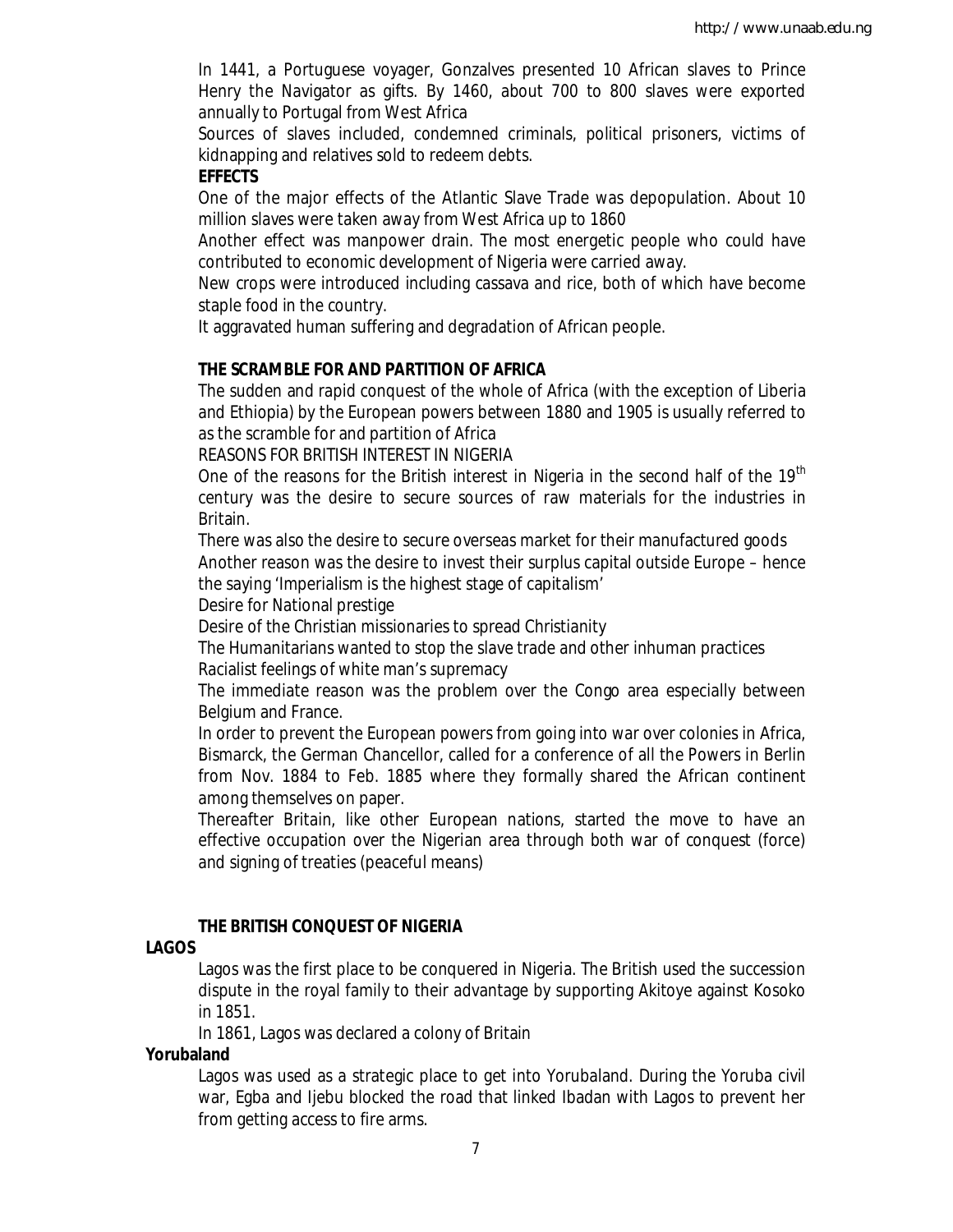The British were not happy about this as they wanted to trade with the people in the hinterland. They sent a military expedition against Ijebu and conquered it.

#### **Benin**

The British sent a military expedition against Benin in 1896 to retaliate the killing of Consul Phillip and his men who went to Benin during a native ceremony contrary to advice.

Benin was destroyed; many of their artifacts were looted while Oba Ovonramwen was sent on exile to Calabar where he died in 1914.

#### **Niger Delta**

The presence of the British warships sent to patrol the coastline of West Africa in order to seize any ship found carrying slaves, marked the presence of the British military might and political force in the Niger Delta. The British intervened in the politics of the Delta area.

For instance, in Bonny, they dethroned Alali and replaced him with William Dappa Pepple. They also removed Jaja of Opobo for not allowing them to trade directly with the people in the hinterland. He was sent on exile to West Indies.

#### **Northern Nigeria**

The British granted the Royal Niger Company (RNC) the Charter to rule over the Niger area.In order to prevent France and Germany from occupying the area (i.e. Northern Nigeria), it must effectively become a British Protectorate. Hence, the Charter given to the RNC was revoked on 31 Dec 1899. On  $1<sup>st</sup>$  Jan 1900, Lugard formally declared the Northern Protectorate at a ceremony in Lokoja.

The proclamation was seen by the rulers and people of Northern Nigeria as a challenge to war and they were not going to give up their sovereignty without a resistance. The rulers and people of the North decided to resist this imposition.

Lugard defeated all of them one after the other with the superior weapons and also using the advantage of lack of unity among the emirates.

#### **COLONIAL RULE AND ITS IMPACTS ON NIGERIA:- THE INDIRECT RULE SYSTEM**

This is the system by which the British ruled Nigeria through the traditional institutions, like the Sultan, Emirs, Obas etc.

Parts of the reasons for the adoption of the system were shortage of funds and personnel – Britain lacked adequate financial resources and qualified personnel to run overseas colonies.

Others included language barrier, preservation of the traditional system and its success in India and Uganda

The system was successful in the North, partially successful in the West but a total failure in the East.

It was successful in the north because there were fief-holders who could help the new system. There also existed a revenue system, which provided adequate revenue to run the indirect rule system while there was a firm judicial system based on the Sharia.

In the western part, the institution of Obas and Chiefs provided a favorable background for the introduction of Indirect rule system and accounted for its partial success on the area

The system failed in the east because Lugard failed to understand the traditional political system there. In place of the council of elders, he created warrant chiefs and the people were against this. This in addition to the issue on taxation led to the Aba Women's Riots of 1929.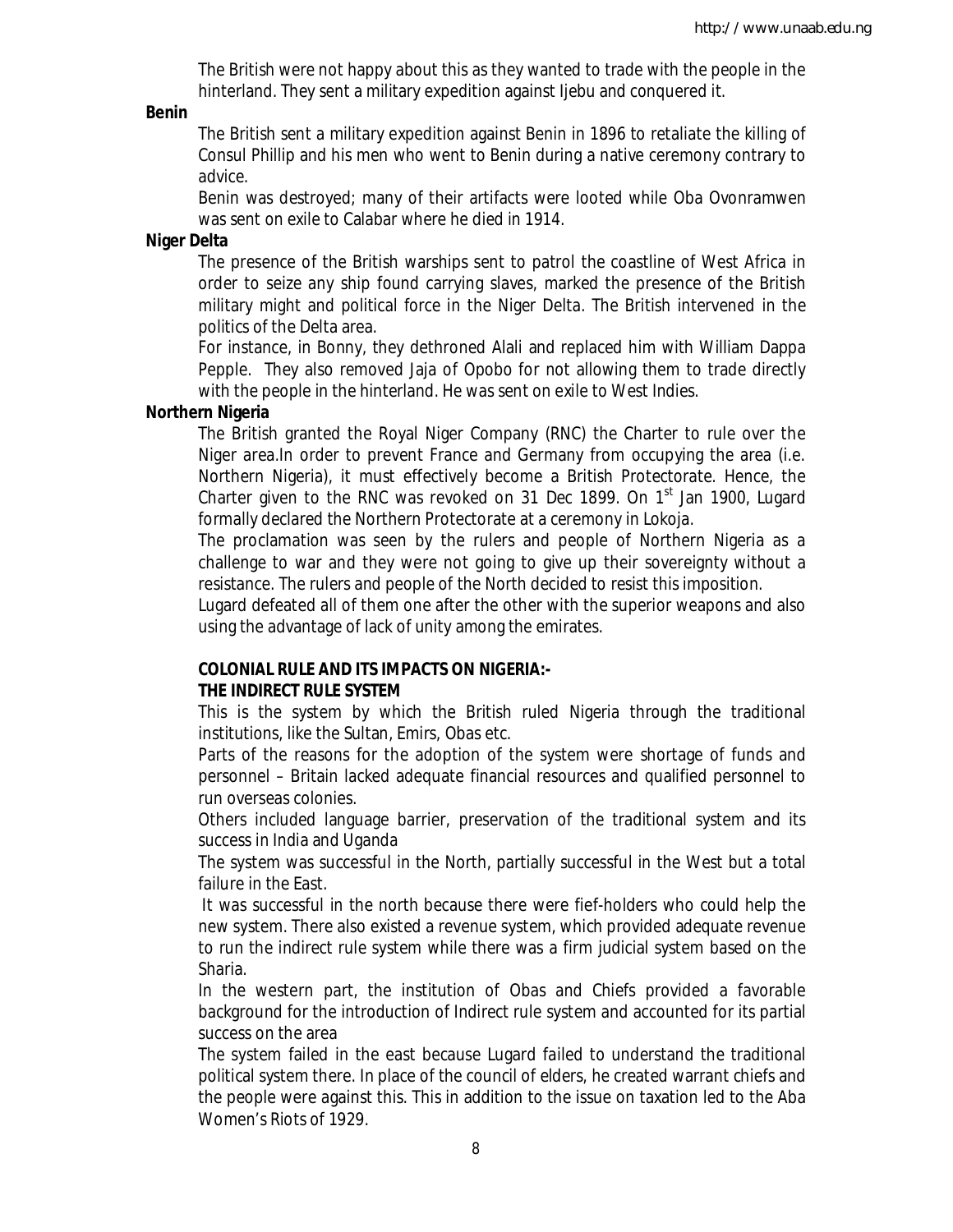## **THE COLONIAL ECONOMY**

We shall be examining the characteristics of the type of economy that existed during the colonial era.

The colonial masters encouraged the production of cash crops.

They dictated of prices of the products of Nigerians in their favour.

They also encouraged mass importation of manufactured goods and discouraged the growth of industries

They replaced indigenous traders with their Lebanese agents.

The Banks that were established did not give credit facilities to Nigerian traders.

The railway system was geared towards the maximum exploitation of the resources.

# **DECOLONIZATION PROCESS IN NIGERIA**

## **Nationalism**

This refers to patriotic feeling and the love for one's country to be independent. Early nationalists included Jaja of Opobo, Ovonramen and all those who resisted the incursions of the British into their various territories.

Nationalists of the 20<sup>th</sup> century in Nigeria included Herbert Macauley, Ernest Ikoli, Nnamdi Azikiwe, Obafemi Awolowo and Ahmadu Bello.

## **Factors that Assisted the Nationalists in their Struggle for Independence**

## **Internal Factors**

The following were the internal factors that assisted the Nationalists in their struggle for independence of Nigeria.

Colonial constitutional development like Clifford constitution, 1922, Richard constitution, 1946,

Establishment of political parties like the National Council of Nigeria and Cameroun (NCNC),

Growth of trade unions and labor organizations

Political rallies

The role of newspaper like the West African Pilot which was established by Nnamdi Azikwe in 1937

Discriminating Colonial policies. For instance the educated elites were not allowed to participate in administration while farmers' products were priced very low.

# **External factors**

Effects of the Second World War

The Atlantic Charter signed between President Roosevelt of USA and Winston Churchill of Britain

The independence of India

The Labour party in Britain was opposed to colonisation.

Associations like the West Africa Students Union (W.A.S.U) and National Congress of British Colonies in West Africa (NCBWA) put a lot of pressure on the colonial government.

Furthermore, international pressure came from UNO, USA and Soviet Union who were opposed to colonisation.

All these factors combined made Britain to grant independence to Nigeria on 1<sup>st</sup> Oct. 1960.